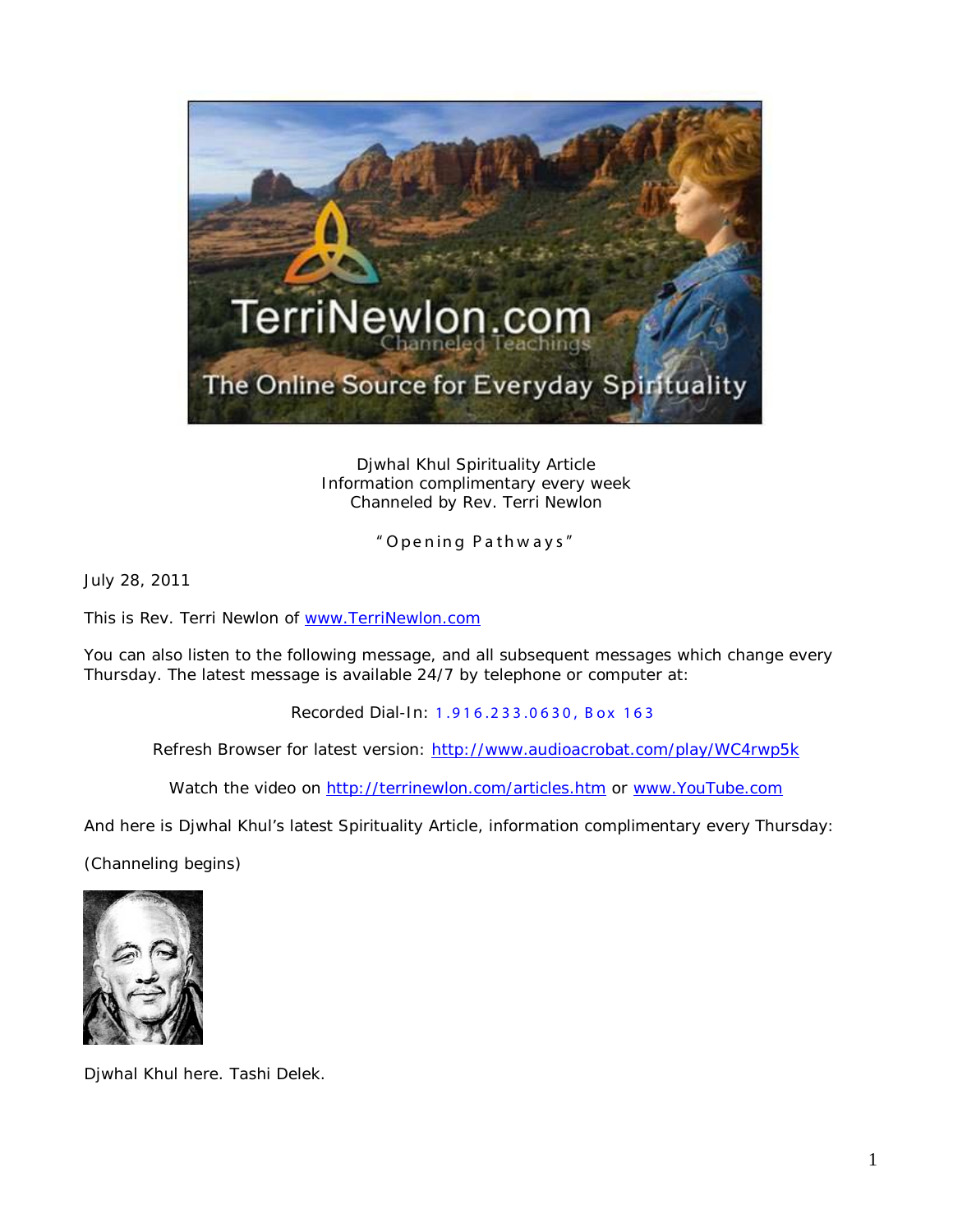Alright. First of all, I want to work with vibrant light or energy dancing on top of the head. You can imagine maybe just a ball of light there, but *vibrant*. You know, very alive, playful, dancing on top of the head. And do your best to feel that energy.

Now I would work with sort of a white ball of light or maybe golden white color, very, very vibrant.

What we are doing here is working on what I might call circuitry or communication pathways. We have a Tele-Seminar on ["Channeling Your Masterful Self"](http://www.terrinewlon.com/telecourses.htm) that is also to connect with that Higher Power but essentially what you are doing with communication pathways is acknowledging your Oneness in the Universe, or your interconnectedness to all of Creation.

So that ball of light dancing on the top of the head is one of many techniques that you can use. Then what I would like to add to that is something like a white laser beam coming in even further above that, coming straight down into the top of the head and that again kind of saying you're connected to the umbilical cord of Creation if you will, or that the Spiritual Centers all come from One source.

Alright. So opening communication pathways. Opening especially to all of your spiritual connections.

Working with the frequencies of Love and in our [Wesak 2011](http://www.terrinewlon.com/audio_downloads.htm#wesak) celebration, we talked about continuing to transcend belief systems into Love. So keep practicing speaking words of Love, even if you are talking about you know a very debatable issue these days, frame it from a perspective of compassion for all living things, or compassion for all beings, the Love of Creation for all of Creation, keep that energy going please.

Alright. As always, thank you and my love to you,

Djwhal Khul

Channeled by Rev. Terri Newlon [www.TerriNewlon.com](http://www.terrinewlon.com/)

(Spirituality Article, Transcribed by Micheline Ralet)

Training for Modern Mystics [Channeled Teachings for Everyday Spirituality](http://www.terrinewlon.com/)

© 2011 All Rights Reserved – Terri Newlon Inc.

Join our e-newsletter and get complimentary Spirituality Articles information every week.

Continuously Upgraded custom designed long distance ethers broadcast for anyone seeking Spiritual Enlightenment. Great for World Servers. Economically priced. [http://terrinewlon.com/events\\_sessions.htm](http://terrinewlon.com/events_sessions.htm)

About Reverend Terri:

Terri Newlon is a world renowned spiritual teacher and conscious voice channel for Ascended Master Djwhal Khul. Djwhal Khul has worked through numerous channels, including Madam H.P. Blavatsky and Alice A. Bailey, and is well known to spiritual students. His work through Terri began in 1980 when she studied under Janet McClure and The Tibetan Foundation, Inc., and has resulted in an extensive online global support system of practical spiritual teachings.

She is also a gifted Health Empath and has trained thousands of mediums and psychics. One of her